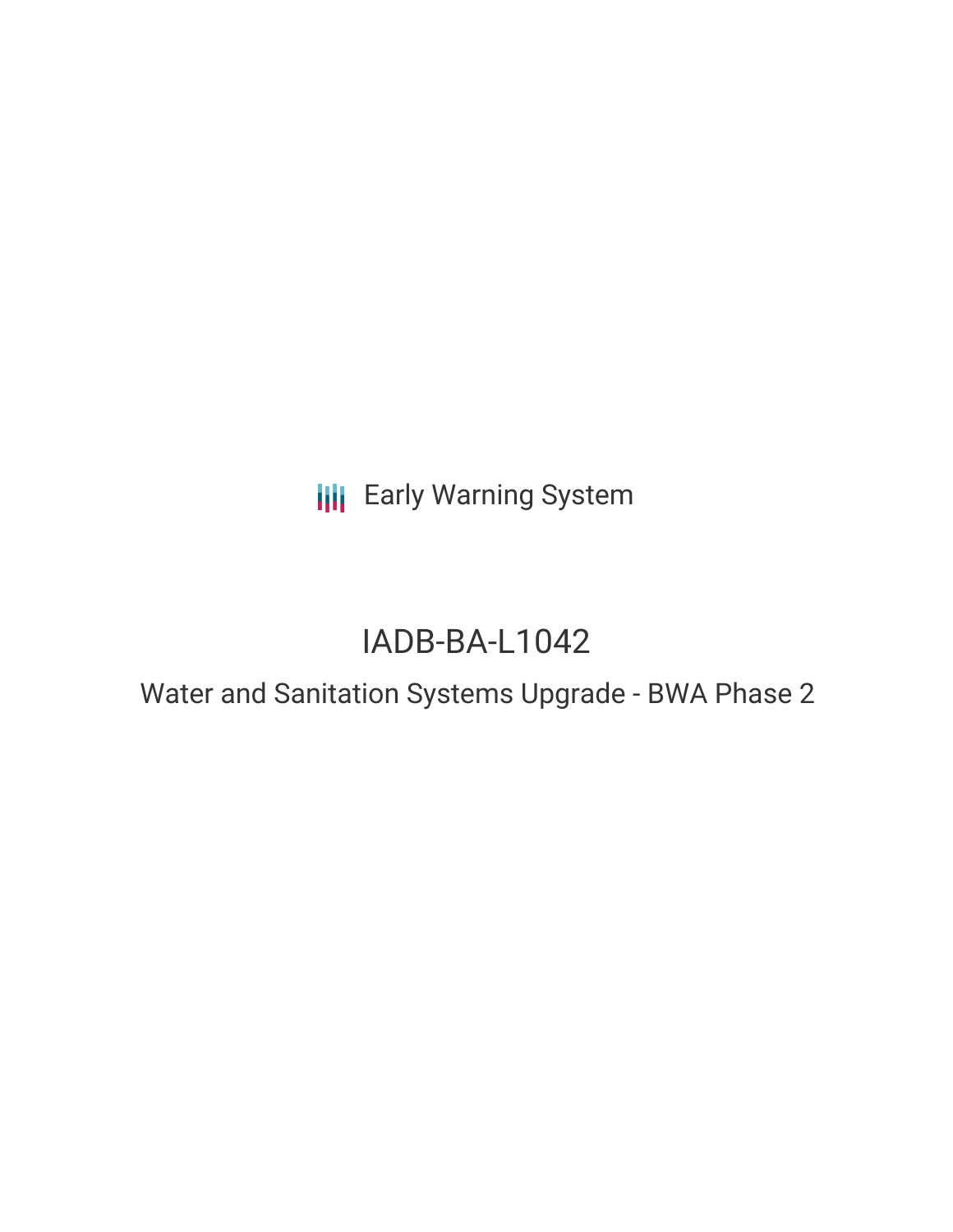

## **Quick Facts**

| <b>Countries</b>               | <b>Barbados</b>                        |
|--------------------------------|----------------------------------------|
| <b>Financial Institutions</b>  | Inter-American Development Bank (IADB) |
| <b>Status</b>                  | Proposed                               |
| <b>Bank Risk Rating</b>        | U                                      |
| <b>Borrower</b>                | Government of Barbados                 |
| <b>Sectors</b>                 | Water and Sanitation                   |
| <b>Investment Amount (USD)</b> | $$40.00$ million                       |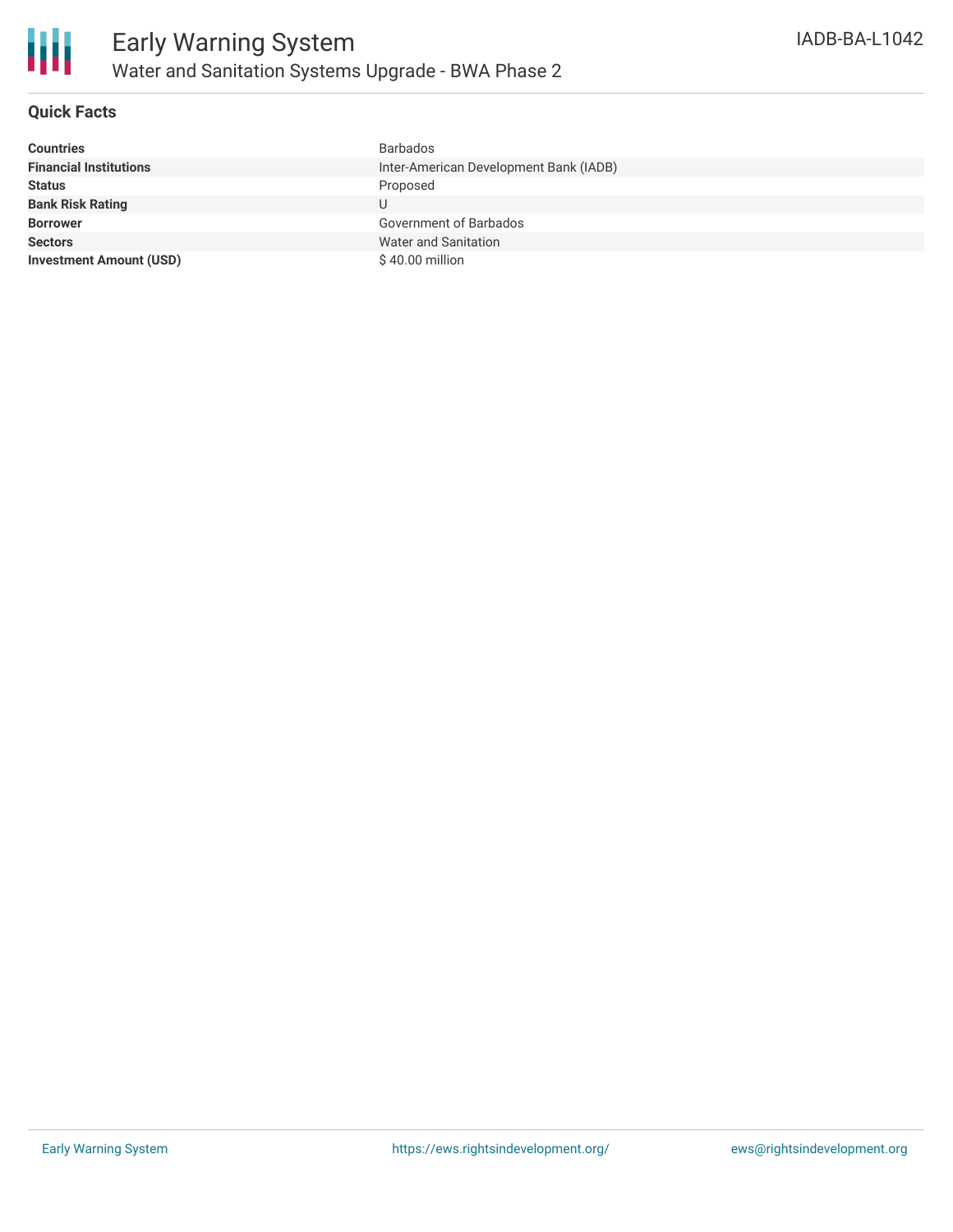

## **Project Description**

None provided at the time of writing.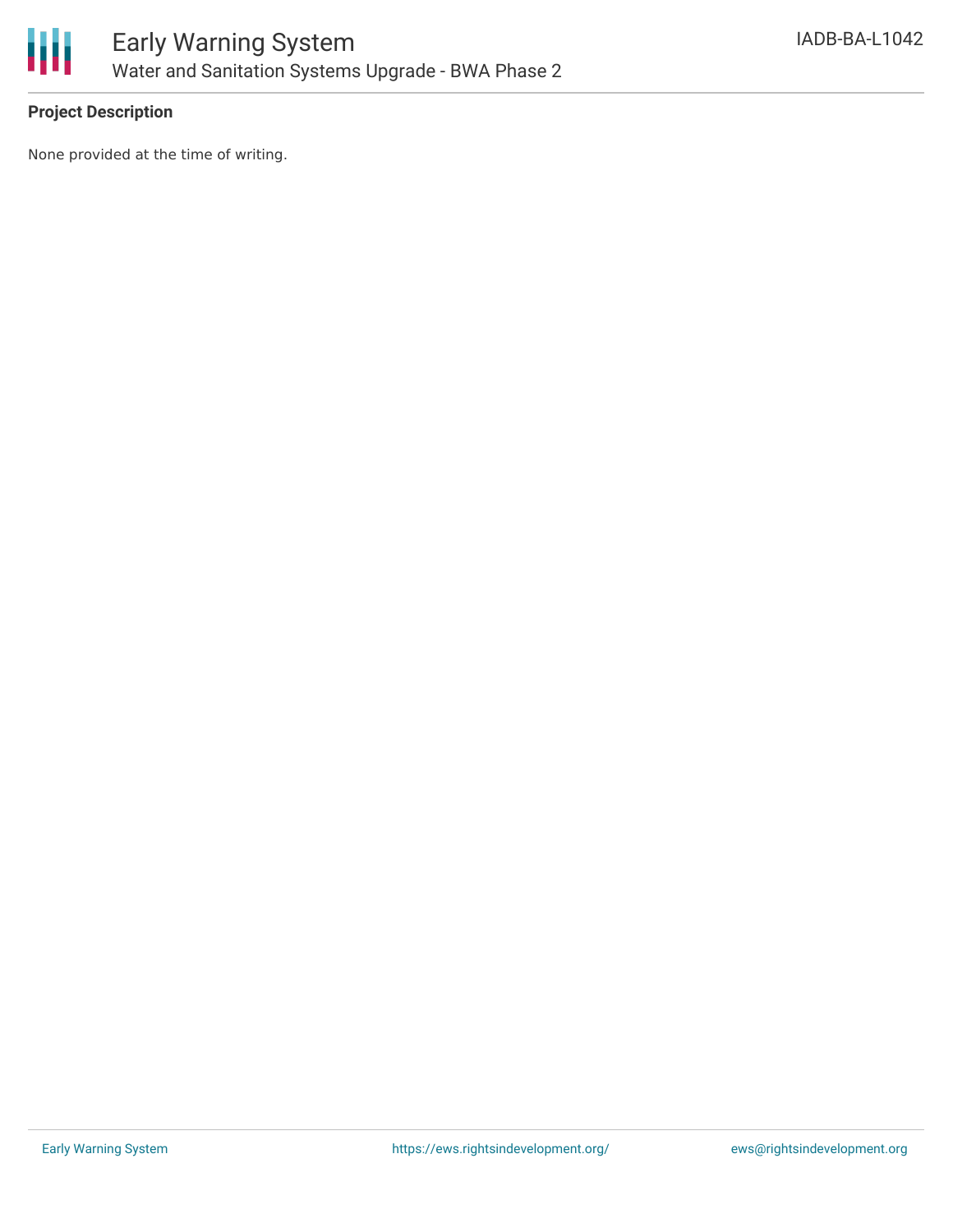

#### **Investment Description**

• Inter-American Development Bank (IADB)